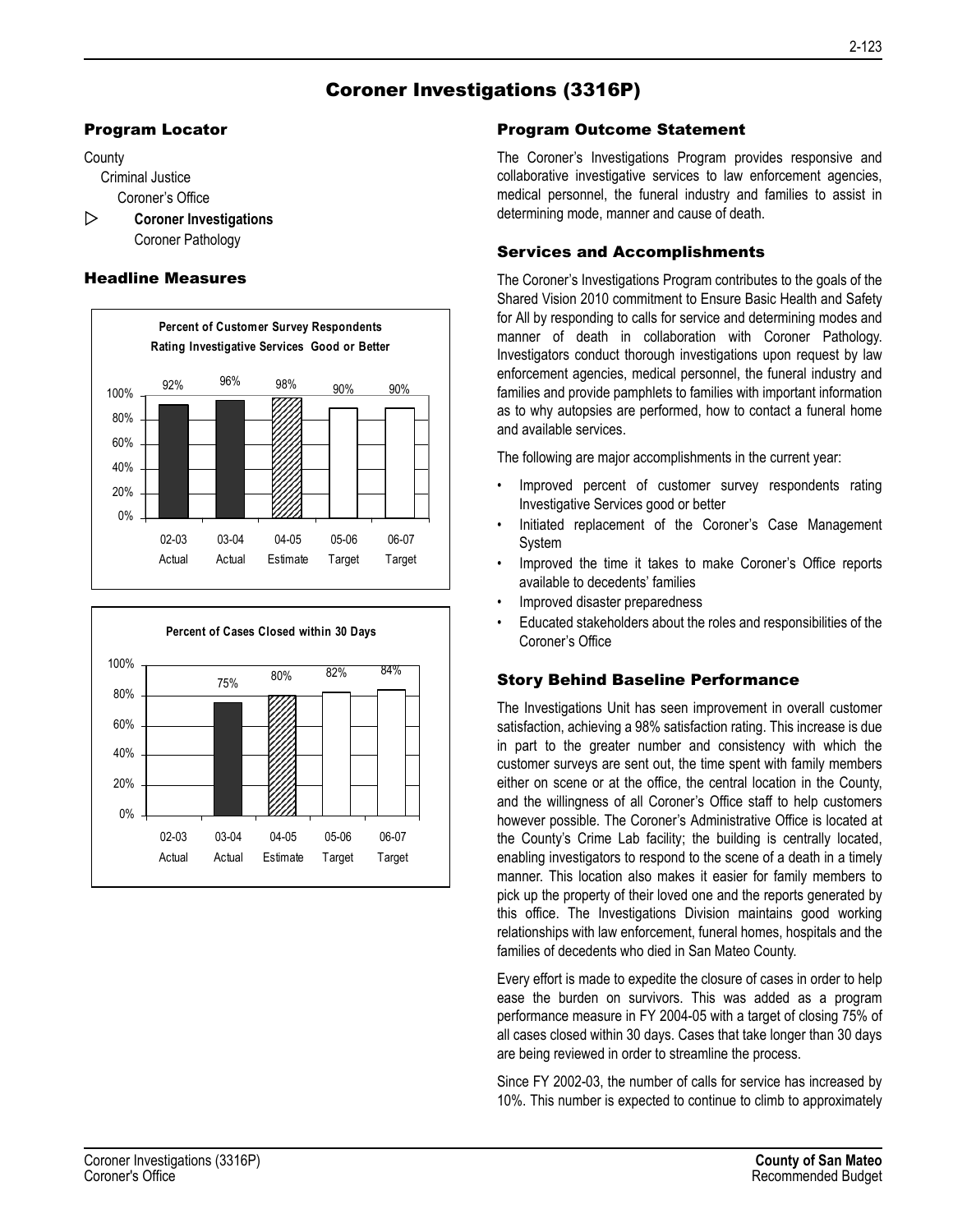3,050 deaths reported to the Coroner's Office in FY 2004-05. The increase is attributable to an aging population and greater awareness by doctors, hospital staff and funeral homes of the roles and responsibilities of the Office of the Coroner.

The Coroner's Case Management System (CCMS) is in the process of being replaced. The old CCMS no longer met current reporting requirements and was prone to creating errors that could only be corrected by reloading the last saved copy of the data, requiring the re-input of all data entered since that back up. The new system meets both performance and reporting needs and allows for the creation of new types of reports as needed.

Steps are being taken to ensure the Coroner's Office is prepared to respond to a disaster. An inventory of what is needed has been created and grants and other funding sources are actively being pursued. Through grant funding the office has been able to acquire over 600 body bags, three disaster trailers, a mobile morgue, selfcontained breathing apparatus, gloves and protective suits.

The identification of John and Jane Does is an important down time project. There are unidentified persons dating back to the 1960's and before. The Deputy Coroners review case files and property and evidence, then compare the unidentified person to missing persons. Through DNA analysis two John Does have been identified since April 2003. This process takes several months once DNA has been obtained and is costly. Identifications help bring closure to families who have been missing a loved one for many years.

Major challenges over the next two years will be:

- To continue to provide a high level of service while keeping costs from rising significantly
- To maintain qualified relief/extra help staff for vacation and sick leave coverage to minimize the use of overtime funds
- To implement a new Case Management System

## Program Priorities

The Coroner's Investigations Program will meet performance targets by doing the following:

Achieve an Overall Customer Satisfaction Rating of at Least 90%

- Consistently send out surveys for feedback on how to better meet customer needs
- Improve process of notifying mortuaries when individuals are ready for release
- Establish a means for interested families to view the decedent at the morgue prior to being released to the mortuary

## Close 82% of All Cases Reported to the Coroner's Office within 30 **Days**

- Continue to evaluate and streamline case processing
- Train Investigators on the new Coroner's Case Management **System**

### Complete Preparedness for Major Disaster within Two Years

• Work with the Office of Emergency Services to identify grant funding for equipment to use in case of a large scale emergency

• Maintain organized equipment and supplies for easy access in a disaster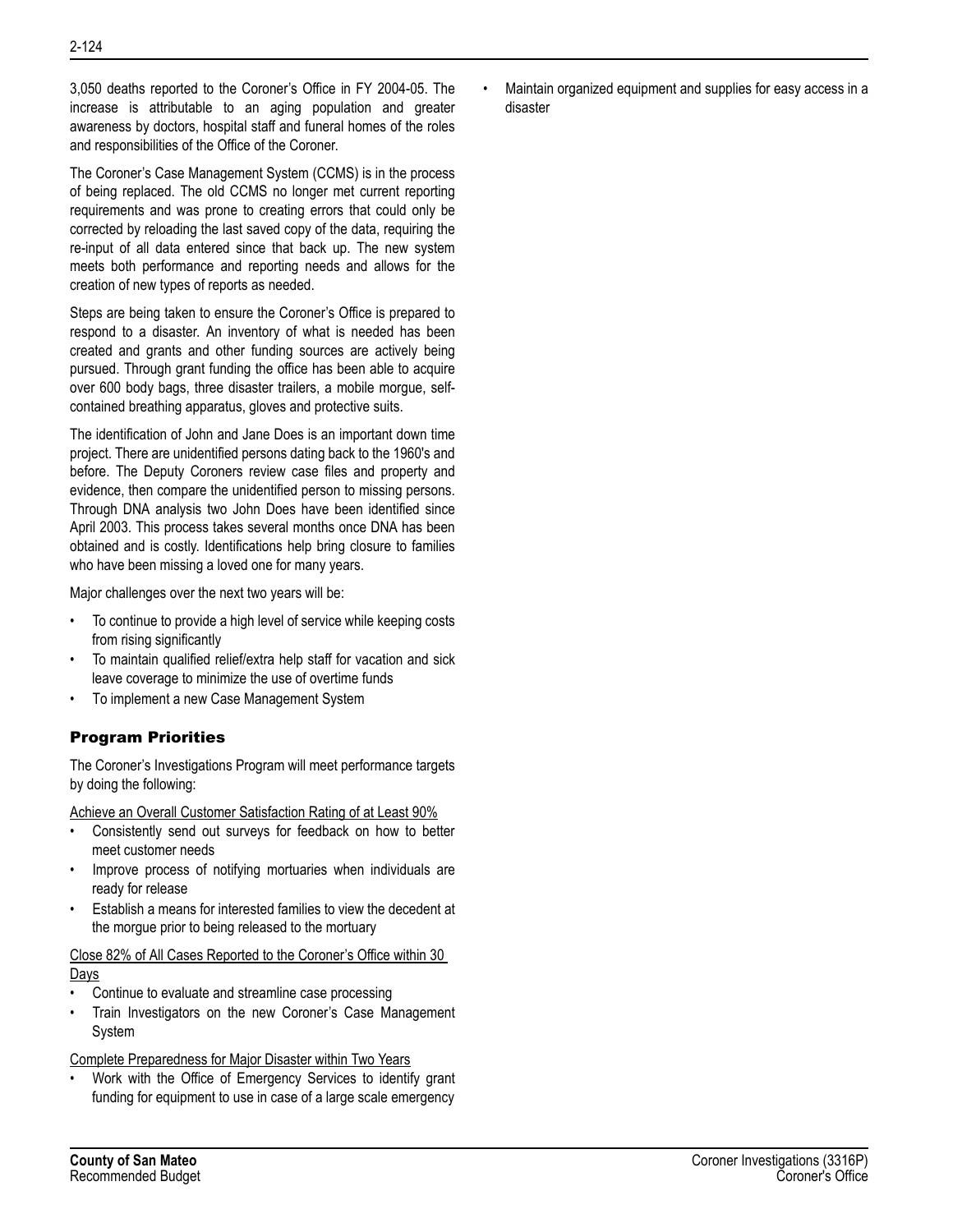## Performance Measures Summary Table

| <b>Performance Measures</b>                                                             | FY 2002-03<br>Actual | FY 2003-04<br>Actual | FY 2004-05<br><b>Estimate</b> | FY 2005-06<br><b>Target</b> | FY 2006-07<br><b>Target</b> |
|-----------------------------------------------------------------------------------------|----------------------|----------------------|-------------------------------|-----------------------------|-----------------------------|
| <b>What/How Much We Do</b>                                                              |                      |                      |                               |                             |                             |
| Number of deaths reported to the Coroner's<br>Office                                    | 2,762                | 2,850                | 3,050                         | 2,870                       | 2,900                       |
| Number of calls requiring an investigator<br>on-site                                    | 494                  | 518                  | 515                           | 518                         | 520                         |
| How Well We Do It (Quality)                                                             |                      |                      |                               |                             |                             |
| Percent of calls responded to within 15<br>minutes $(1)$                                | 75%                  | 78%                  | 80%                           | 80%                         | 83%                         |
| Percent of calls the removal service arrives<br>on scene within 30 minutes of requested |                      | 80%                  | 80%                           | 85%                         | 90%                         |
| Average number of cases per investigator<br>(annually)                                  | 395                  | 407                  | 436                           | 410                         | 414                         |
| Is Anyone Better Off? (Outcome)                                                         |                      |                      |                               |                             |                             |
| Percent of customers survey respondents<br>rating services good or better (2)           | 92%                  | 96%                  | 98%                           | 90%                         | 90%                         |
| Percent of cases closed within 30 days                                                  |                      | 75%                  | 80%                           | 82%                         | 84%                         |

(1) Includes telephone call-backs.

 $(2)$  Beginning in FY 2005-06 a Countywide standard of 90% has been established for customer satisfaction.

## Coroner Investigations (3316P) Resource Allocation Summary

|                           | Actual<br>2002-03 | Actual<br>2003-04 | <b>Revised</b><br>2004-05 | Recommended<br>2005-06 | Change<br>2005-06 | Recommended<br>2006-07 |
|---------------------------|-------------------|-------------------|---------------------------|------------------------|-------------------|------------------------|
| <b>Salary Resolution</b>  | 12.0              | 12.0              | 12.0                      | 12.0                   |                   | 12.0                   |
| <b>Funded FTE</b>         | 12.0              | 12.0              | 12.0                      | 11.9                   |                   | 11.9                   |
| <b>Total Requirements</b> | 1,597,804         | 1,856,291         | 1,727,893                 | 1,796,011              | 68,118            | 1,836,180              |
| <b>Total Sources</b>      | 668,781           | 751,800           | 759,776                   | 743,193                | (16, 583)         | 743,193                |
| <b>Net County Cost</b>    | 929,022           | 1,104,491         | 968,117                   | 1,052,818              | 84,701            | 1,092,987              |
| <b>NCC Breakdown</b>      |                   |                   |                           |                        |                   |                        |
| <b>Mandated Services</b>  |                   |                   | 968,117                   | 1,052,818              | 84,701            | 1,092,987              |